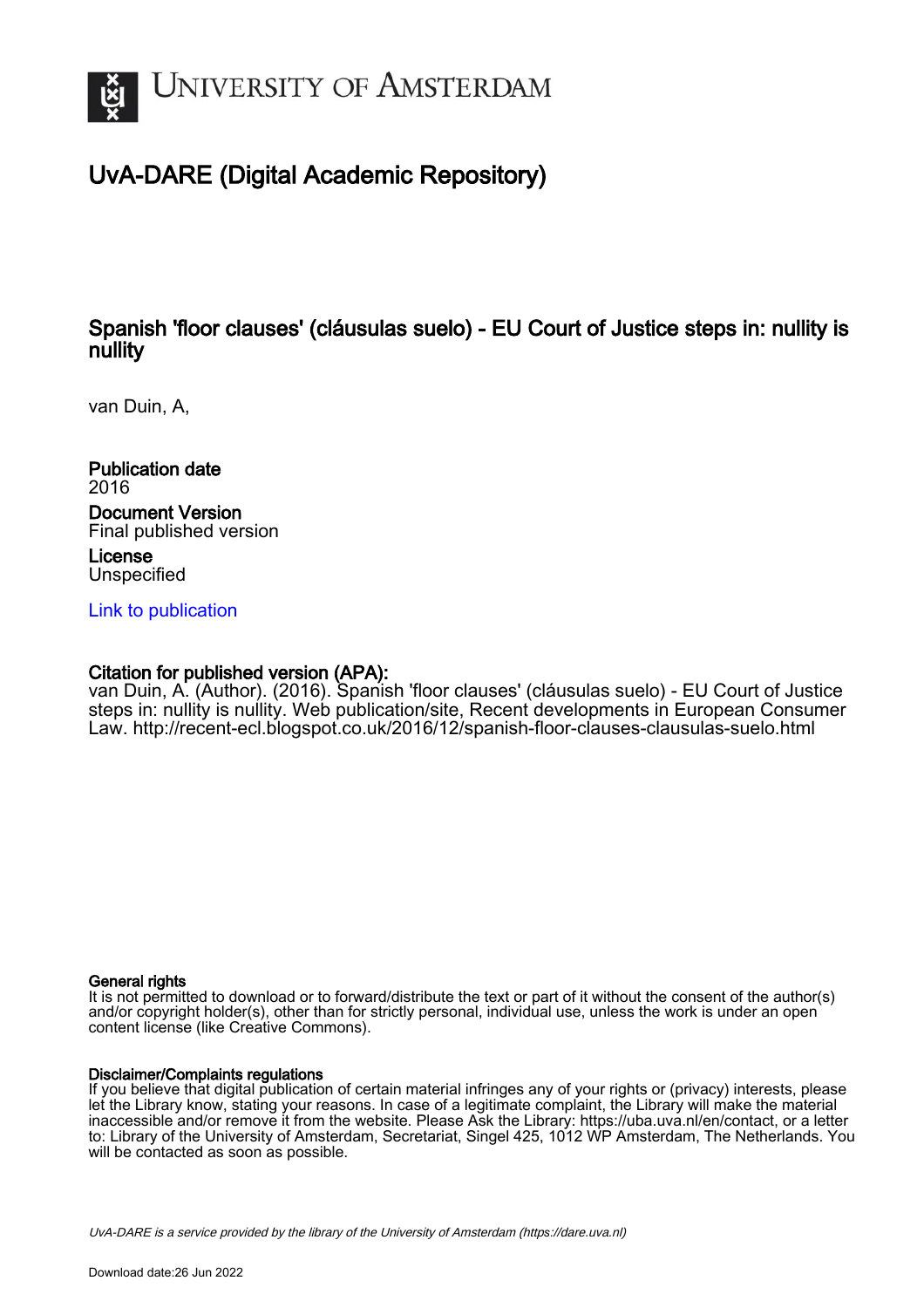<span id="page-1-0"></span>

# **[Recent developments in](http://recent-ecl.blogspot.com/) [European Consumer Law](http://recent-ecl.blogspot.com/)**

#### **THURSDAY, 22 DECEMBER 2016**

Spanish 'floor clauses' (cláusulas suelo) - EU Court of Justice steps in: nullity is nullity

[Judgment](http://curia.europa.eu/juris/document/document.jsf?text=&docid=186483&pageIndex=0&doclang=EN&mode=lst&dir=&occ=first&part=1&cid=794299) of the EU Court of Justice in Joined Cases C-154/15, C-307/15 and C-308/15 (*Gutiérrez Naranjo v. Cajasur Banco*, *Palacios Martínez v. BBV*A and *Banco Popular Español v. Irles López*)

Yesterday the EU Court of Justice gave its long-awaited judgment in the joined cases from Spain on the infamous 'floor clauses' (*cláusulas suelo*). It is a real Christmas present to Spanish consumers and house-owners: the CJEU has "overruled" national case law that limits the temporal effects of the declaration of nullity of an unfair term. Nullity is nullity. The impact of this judgment on the Spanish banking sector is huge: banks will have to pay back an estimated amount of 3.000 to 5.000 million euros (source: [El País](http://economia.elpais.com/economia/2016/12/21/actualidad/1482306332_458117.html)). The judgment has already been called a "*formidable varapalo judicial a la banca*", a tremendous judicial blow to the banks.



(*Tribunal Supremo*) found them to be unfair in 2013 due to a lack of transparency, they were widespread. The biggest question for Spanish consumers after yesterday's judgment, which has been widely covered in Spanish media, is: [how much money do we get back](http://www.eldiario.es/economia/Clausulas-suelo-reclamar-devolver-cantidad_0_593190983.html)?

The reason why they ask this question, is the Supreme Court's decision to limit

#### **BLOG ARCHIVE**

- $\blacktriangleright$ [2019](http://recent-ecl.blogspot.com/2019/) (72)
- [►](javascript:void(0))[2018](http://recent-ecl.blogspot.com/2018/) (107)
- [►](javascript:void(0))[2017](http://recent-ecl.blogspot.com/2017/) (78)
- [▼](javascript:void(0))[2016](http://recent-ecl.blogspot.com/2016/) (79)
	- [▼](javascript:void(0))[December](http://recent-ecl.blogspot.com/2016/12/) (5)

[Lucky4All pyramid scheme in](http://recent-ecl.blogspot.com/2016/12/lucky4all-pyramid-scheme-in-lotteries.html) [lotteries - CJEU in Na...](http://recent-ecl.blogspot.com/2016/12/lucky4all-pyramid-scheme-in-lotteries.html)

[Effective judicial protection in](http://recent-ecl.blogspot.com/2016/12/effective-judicial-protection-in-unfair.html) [unfair terms case...](http://recent-ecl.blogspot.com/2016/12/effective-judicial-protection-in-unfair.html)

[Spanish 'floor clauses'](#page-1-0) [\(cláusulas suelo\) - EU](#page-1-0) [Cou...](#page-1-0)

[Camera, Camera, on the](http://recent-ecl.blogspot.com/2016/12/camera-camera-on-wall.html) [Wall...](http://recent-ecl.blogspot.com/2016/12/camera-camera-on-wall.html)

[Rescheduling credit NOT](http://recent-ecl.blogspot.com/2016/12/rescheduling-credit-not-free-of-charge.html) [free of charge if payment](http://recent-ecl.blogspot.com/2016/12/rescheduling-credit-not-free-of-charge.html) [...](http://recent-ecl.blogspot.com/2016/12/rescheduling-credit-not-free-of-charge.html)

- [►](javascript:void(0))[November](http://recent-ecl.blogspot.com/2016/11/) (5)
- [►](javascript:void(0))[October](http://recent-ecl.blogspot.com/2016/10/) (4)
- [►](javascript:void(0))[September](http://recent-ecl.blogspot.com/2016/09/) (8)
- [►](javascript:void(0))[August](http://recent-ecl.blogspot.com/2016/08/) (1)
- $\blacktriangleright$ [July](http://recent-ecl.blogspot.com/2016/07/) (7)
- $\blacktriangleright$ [June](http://recent-ecl.blogspot.com/2016/06/) (11)
- $\blacktriangleright$ [May](http://recent-ecl.blogspot.com/2016/05/) (4)
- $\blacktriangleright$ [April](http://recent-ecl.blogspot.com/2016/04/) (8)
- $\blacktriangleright$ [March](http://recent-ecl.blogspot.com/2016/03/) (10)
- [►](javascript:void(0))[February](http://recent-ecl.blogspot.com/2016/02/) (8)
- [►](javascript:void(0))[January](http://recent-ecl.blogspot.com/2016/01/) (8)
- $\blacktriangleright$ [2015](http://recent-ecl.blogspot.com/2015/) (84)
- [►](javascript:void(0))[2014](http://recent-ecl.blogspot.com/2014/) (136)
- [►](javascript:void(0))[2013](http://recent-ecl.blogspot.com/2013/) (220)
- [►](javascript:void(0))[2012](http://recent-ecl.blogspot.com/2012/) (276)
- [►](javascript:void(0))[2011](http://recent-ecl.blogspot.com/2011/) (155)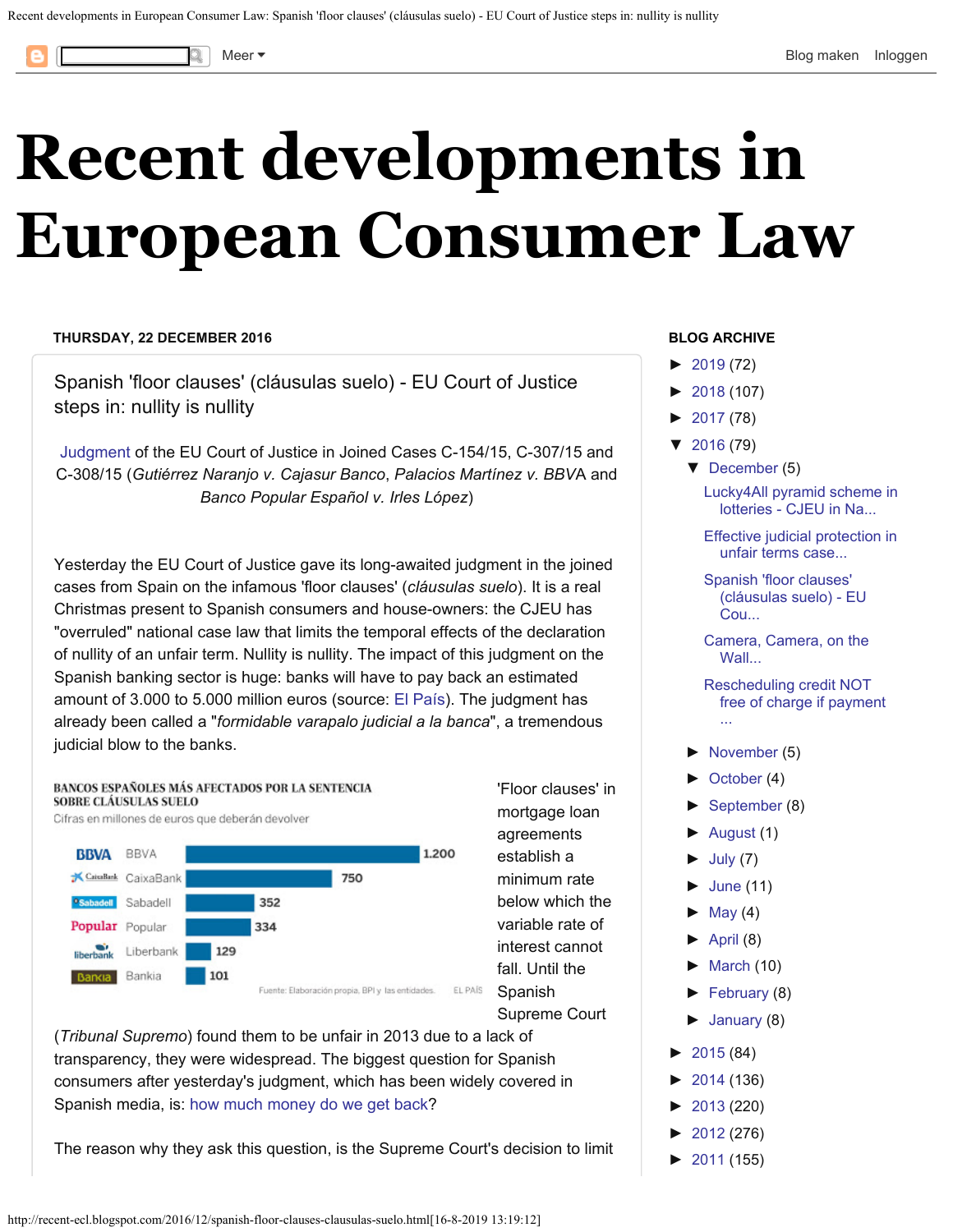Recent developments in European Consumer Law: Spanish 'floor clauses' (cláusulas suelo) - EU Court of Justice steps in: nullity is nullity

the temporal effects of its judgment to after the date of its publication, 9 May 2013, both in respect of collective actions for an injunction and individual actions by consumers claiming repayment. Only the amounts overpaid on the basis of 'floor clauses' after that date had to be paid back. One of the considerations of the Supreme Court was that retroactive (i.e. restitutory) effect of the invalidity of the clauses at issue would give rise to serious economic repercussions. Lower courts in Spain, however, doubted whether the Supreme Court's approach was compatible with Directive 93/13/EEC on unfair terms in consumer contracts. Last July, [we reported on this blog](http://recent-ecl.blogspot.nl/2016/07/a-victory-for-banks-opinion-in-high.html) that it was permissible in the opinion of the Advocate General. The CJEU has now decided otherwise, which means that Spanish consumers can also claim repayment of the amounts overpaid to the banks on the basis of 'floor clauses' during the period before 9 May 2013, from the beginning of their contract.

For the readers of this blog, the judgment may not be entirely unexpected. The CJEU refers extensively to its previous case law about the interpretation of "not binding on the consumer" under Article 6(1) of Directive 93/13. It reiterates that it is for the national court "purely and simply" to exclude the application of an unfair term (para. 57). The national court may not revise the content of unfair terms, "lest it contribute to eliminating the dissuasive effect of the straightforward non-application with regard to the consumer of those unfair terms" (para. 60). The determination of unfairness "must, in principle, have the consequence of restoring the consumer to the legal and factual situation that he would have been in if that term had not existed" (para. 61). Thus, the national court must impose the repayment of amounts that prove not to be due, which entails "a corresponding restitutory effect" (para. 62). The absence of such restitutory effect would call into question the dissuasive effect that Articles 6(1) and 7(1) of Directive 93/13 are designed to attach to a finding of unfairness.

The CJEU then proceeds to consider that national (case) law may not alter the scope and, therefore, the substance of the protection guaranteed to consumers by the Directive. The Supreme Court was entitled to hold that its judgment did not affect situations in which a judgment with the force of *res judicata* had been given. While it is compatible with EU law to lay down reasonable time-limits for bringing proceedings, only the CJEU can decide upon a temporal limitation of the effects of a rule of EU law. National (case) law may not aversely affect the substance of the right that consumers acquire under that rule. The temporal limitation made by the Supreme Court is tantamount to depriving any consumer having concluded a mortgage loan contract before 9 May 2013 containing a 'floor clause' of the right to obtain repayment in full of the overpaid amounts. The CJEU concludes that national case law, such as that following from the Supreme Court's judgment of 9 May 2013, ensures only limited protection for consumers. Such protection is incomplete and insufficient and does not constitute either an adequate or an effective means of preventing the continued use of 'floor clauses'.

The CJEU rejects the argument brought forward by, among others, the Spanish government that the question of the effects of the finding of unfairness as regards 'floor clauses' does not fall within the scope of Directive 93/13, because [►](javascript:void(0))[2010](http://recent-ecl.blogspot.com/2010/) (92)

#### **CONTRIBUTORS**

| Admin: Joasia Luzak           |
|-------------------------------|
| Author: Anna van Duin         |
| Author: Andrea Fejos          |
| Author: Agnieszka Jabłonowska |
| Author: Eleni Kaprou          |
| Author: Candida Leone         |

#### **BIOS**

| <b>Agnieszka Jabłonowska</b> |
|------------------------------|
| <b>B</b> Andrea Fejős        |
| <b>B</b> Anna van Duin       |
| <b>B</b> Candida Leone       |
| <b>B</b> Eleni Kaprou        |
| <b>B</b> J.A. (Joasia) Luzak |

#### **SUBSCRIBE TO**

| <b>M</b> Posts |  |
|----------------|--|
| Comments       |  |

### **LINKS**

| Master European Private Law at    |
|-----------------------------------|
| UvA                               |
| European Journal of Legal Studies |
| ECJ                               |
| DG Sanco                          |

#### **LABELS**

| access to justice (29)   |
|--------------------------|
| Action Pan (1)           |
| Action Plan (2)          |
| <b>ADR (16)</b>          |
| advertising (38)         |
| aggressive practices (5) |
| air (1)                  |
| air fare (1)             |
| air passengers (15)      |
| air travel (73)          |
| airbnb (4)               |
| annual report (6)        |
| antitrust (2)            |
| .                        |